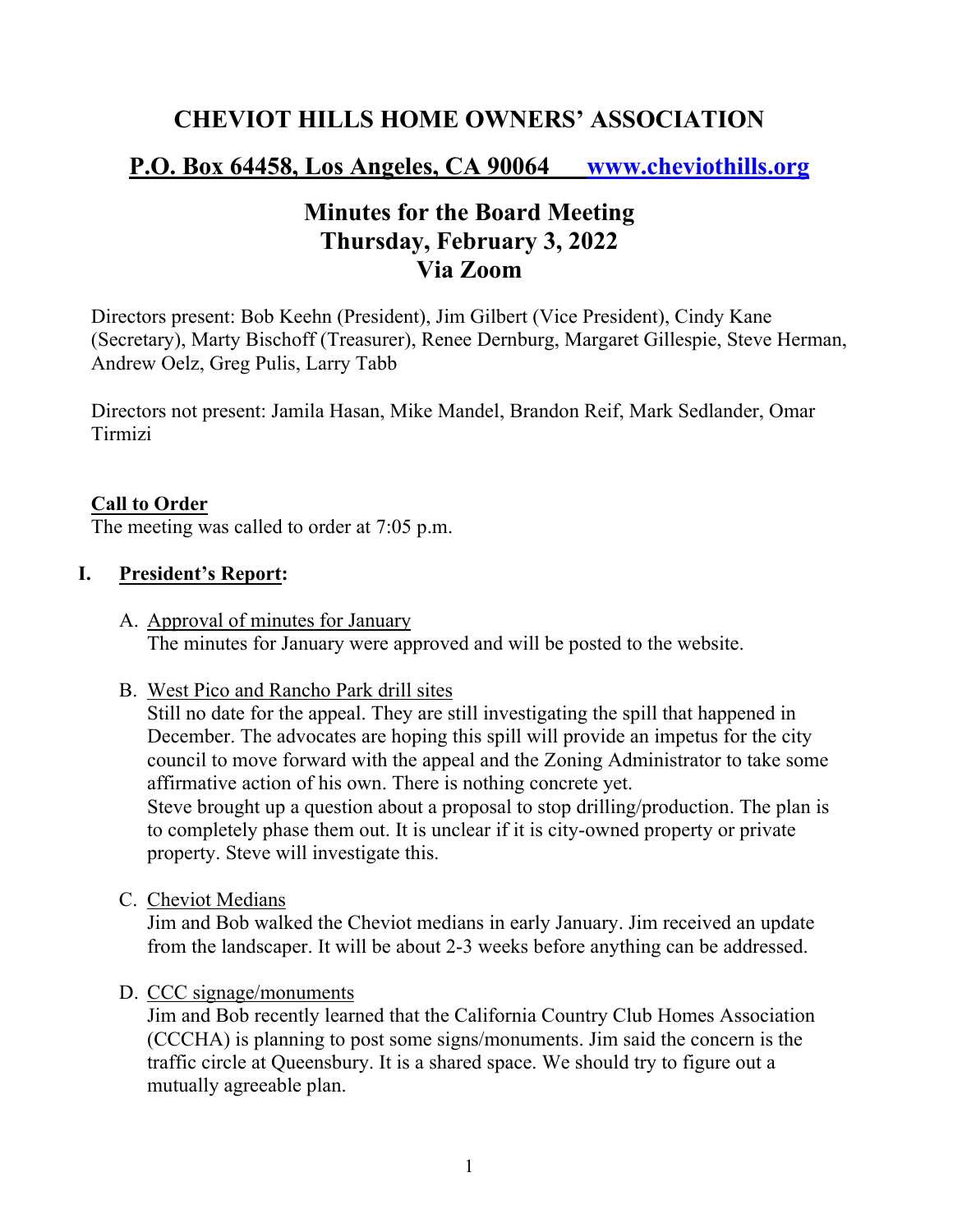Cindy noted that our "Now entering Cheviot Hills" sign is missing from Manning Ave near Putney.

#### E. Redistricting issues

We are officially finished with this, and it will be taken off future agendas. Renee inquired about some geographic changes. Margaret will follow up with Renee. Jim inquired if we are in the  $5<sup>th</sup>$  District. He is receiving notices from the  $10<sup>th</sup>$  district.

### F. Neighborhood Trees

There was a question about a tree on Troon and Haddington growing at an angle. Angel followed up and said that this growth pattern is typical for this type of tree. She said that Urban Forestry would do a site assessment to see if it is healthy, needs a trim or removal.

## G. Town Hall Style Format for CD5 Candidates

There was previous discussion about this last month. The primary is in June. If we host a forum, Bob suggests early to mid-May. We could possibly host this at Vista Del Mar or the gym at Cheviot Hills/Rancho Park. Perhaps we could even coordinate this with another nearby HOA.

## H. Development on Pico

There is a sizable mixed-use development on Pico (across from the McDonalds). It covers John Shoe Repair, The Bead Source, Adams Music, Teriyaki House. Not sure what we should/can do about this. Steve reported that numerous projects along Pico have been built or slated to be built. Motor Ave has higher projects. We should keep an eye on this.

## I. APS Price Increase

APS unilaterally increased their price without warning. It is an 11% jump. The statement is unclear with the line item "security officer/armed overtime/holiday pay". Bob called Vernon however his message box is full. He sent him a text and is waiting for a response. Marty said that it is unclear if we are still sharing the  $2<sup>nd</sup>$  car with CCCHA. There is another name on the billing statement. Bob will try reaching out to her. We need APS to investigate their records. It is important to track down our contract and perhaps redraft it. We also need to ensure that they are covering our area. Bob will circulate the contract and let us know what he hears from Vernon.

## J. Email from Resident re leafblowers, etc

Bob received an email from a resident about a program in CCCHA to encourage residents to replace gas powered leaf blowers with battery operated leaf blowers. They have worked out some type of deal with Ace Hardware on Bundy ( $cost + 10\%$ ). The resident wanted to know if CHHOA could do a similar program. While Bob expressed that this is a good idea and that it is illegal to use gas blowers, it would be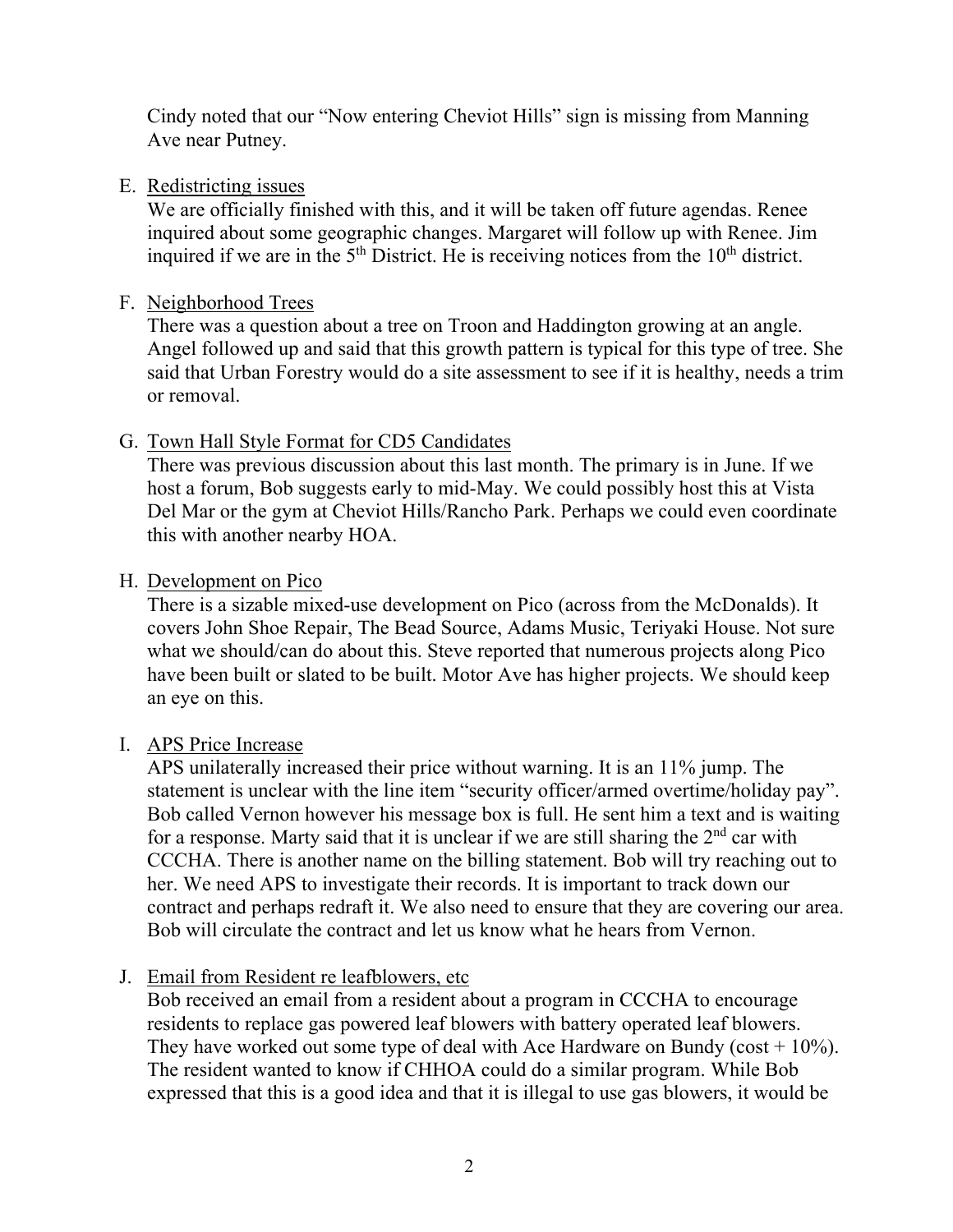difficult for our HOA to do this. It is much easier for a CC&R HOA to manage this. CCCHA has a quality-of-life task force. If any board members have thoughts on this, reach out to Bob.

K. Next Coalition candidate forum (for City Attorney, 2/26) We need a board member to attend this forum for the City Attorney. Renee agreed to be our representative.

### **II. Secretary's Report/Membership**

- A. Membership Based on Marty's financial report and the online dues notices, we have 374 dues paid (95 online and 279 checks). Marty added more money today. The post on NextDoor as well as the MailChimp notice with a link prompted a lot of dues payments.
- B. CPAB update At the recent CPAB meeting, a new Patrol Captain was introduced. CPAB reminded members to be smart about locking cars; put lights on; motion detection lights, etc.

Cindy spoke to Chris Baker ahead of tonight's meeting. He said there were no big updates. He wanted to let us know that The City will be on maximum deployment ahead of the super bowl. Chris also stated that typically Cheviot Hills has been immune from unhoused people setting up their tents. He is starting to see a shift. We discussed APS. When a resident calls them about a stranger on their property typically APS talks to the person and escorts them out of the boundaries of the HOA. What is the right thing to do? What is the role that the WLAH Organization plays in this? The APS security officers are not really equipped or trained to be confrontational. We have a lot of moving parts and need to determine our policy. Margaret is the outreach person for WLAH. She is out talking to the unhoused people in the area. There is a now a Google Mailbox Hotline. Margaret is going to circulate this info. She is monitoring the line. It is not an emergency line. We need to put this on the website. We also need to determine our expectations and notify residents. Bob suggested that Vernon join us on a future meeting to discuss this.

- C. Additional report: Working on changing the contact name for PayPal. Steve was looking for the final executed (signed) agreement on it. Bob is going to look for it and follow up with Steve. Margaret said that WLAH is going to be reaching out for the 2<sup>nd</sup> year of funding. WSSM has agreed and has follow up questions. Margaret said we should commit to support them but we should place some performance requirements on the support.
- D. Website: No real follow-up from the board on ways to improve it. Everyone agreed that it needs to be updated. Renee noticed that the pages load slowly. There is a bad link for the LA Time crime map. The community involvement event does not have a date. Greg thinks the photos look fuzzy. There is a 2016 group photo. Margaret suggested FourSquare as a possible site. Greg suggests cleaning it up a bit. Perhaps see what we can do to increase the loading speed.